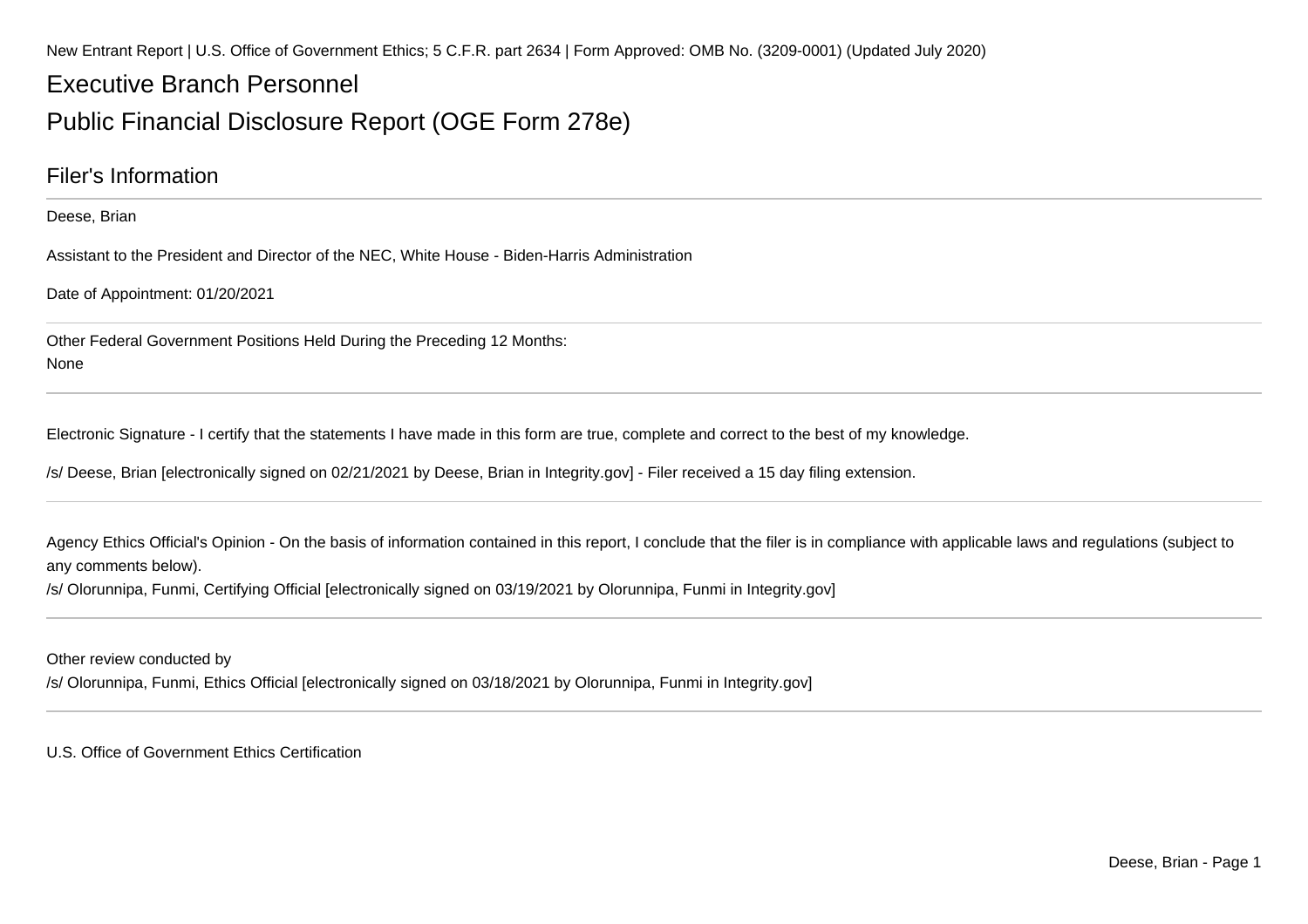Data Revised 03/18/2021

Data Revised - Workflow re-designation - 03/18/2021

Data Revised 03/17/2021

Data Revised 03/16/2021

Data Revised 03/15/2021

Data Revised 03/03/2021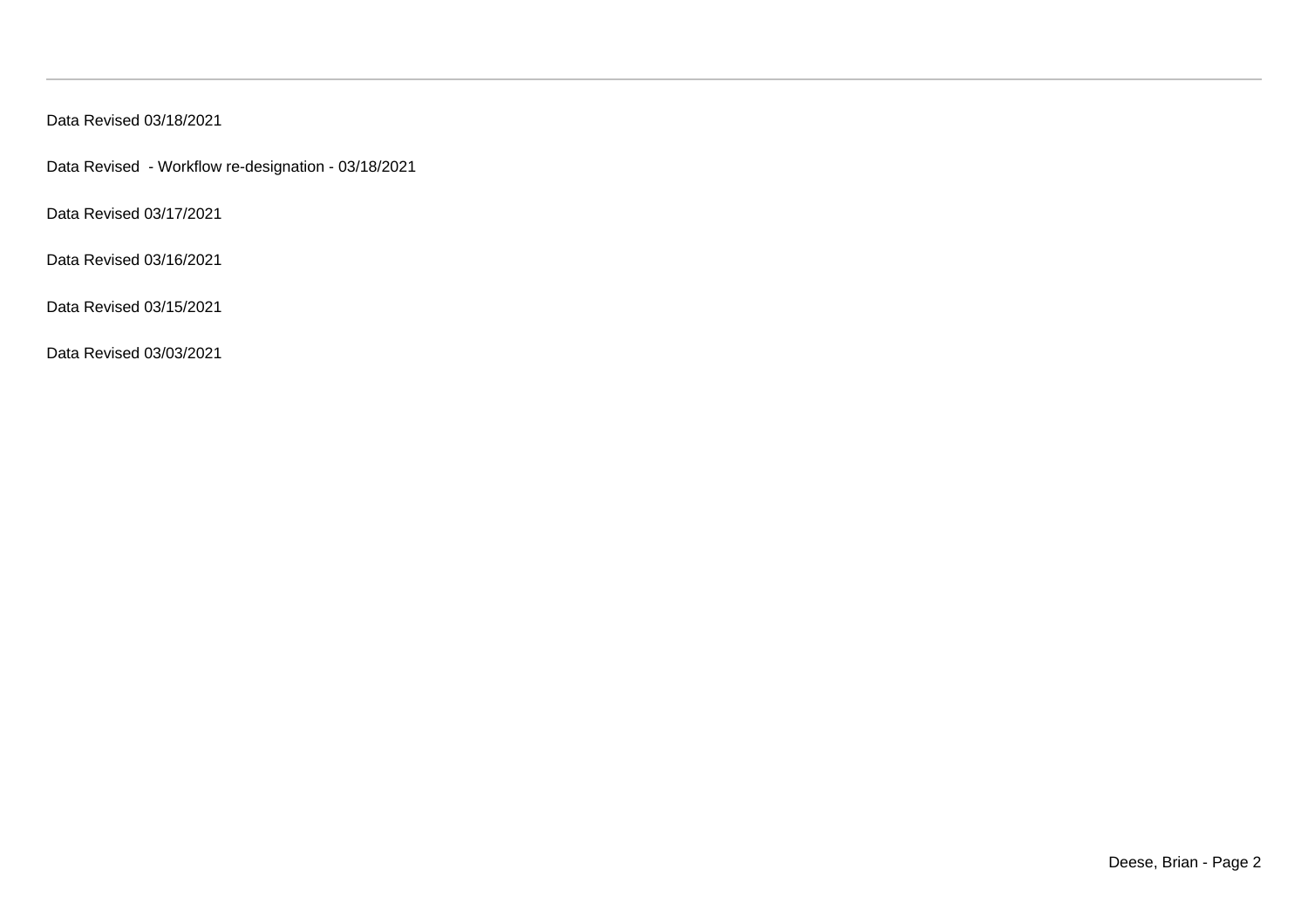### 1. Filer's Positions Held Outside United States Government

| # | ORGANIZATION NAME                                  | CITY, STATE                            | <b>ORGANIZATION</b><br><b>TYPE</b> | <b>POSITION</b><br><b>HELD</b> | <b>FROM</b> | TO      |
|---|----------------------------------------------------|----------------------------------------|------------------------------------|--------------------------------|-------------|---------|
|   | <b>BlackRock</b>                                   | Boston,<br><b>Massachusetts</b>        | Corporation                        | Managing<br>Director           | 1/2018      | 12/2020 |
| 2 | League of Conservation Voter                       | Washington,<br>District of<br>Columbia | Non-Profit                         | <b>Board Member</b>            | 9/2019      | 12/2020 |
| 3 | Center for Applied Environmental Law and<br>Policy | Boulder,<br>Colorado                   | Non-Profit                         | Board member                   | 5/2019      | 12/2020 |

## 2. Filer's Employment Assets & Income and Retirement Accounts

| #              | <b>DESCRIPTION</b>                       | EIF | <b>VALUE</b>              | <b>INCOME TYPE</b>                                                     | <b>INCOME</b><br><b>AMOUNT</b> |
|----------------|------------------------------------------|-----|---------------------------|------------------------------------------------------------------------|--------------------------------|
|                | BlackRock salary and bonus               |     |                           | Salary and<br>bonus                                                    | \$2,348,126                    |
| $\overline{2}$ | BlackRock, vested restricted stock units |     |                           | Ordinary income<br>from vesting of<br><b>Restricted Stock</b><br>Units | \$2,440,500                    |
| 3              | BlackRock, 401(k) plan:                  |     |                           |                                                                        |                                |
| 3.1            | LifePath 2045 Index Fund                 | Yes | $$100,001 -$<br>\$250,000 |                                                                        | None (or less<br>than $$201)$  |
| 3.2            | BlackRock, HSA (cash)                    | N/A | $$1,001 - $15,000$        |                                                                        | None (or less<br>than $$201)$  |
| 4              | SEP IRA, Charles Schwab:                 |     |                           |                                                                        |                                |
| 4.1            | Cash                                     | No  | $$15,001 -$<br>\$50,000   |                                                                        | None (or less<br>than $$201)$  |
|                |                                          |     |                           |                                                                        |                                |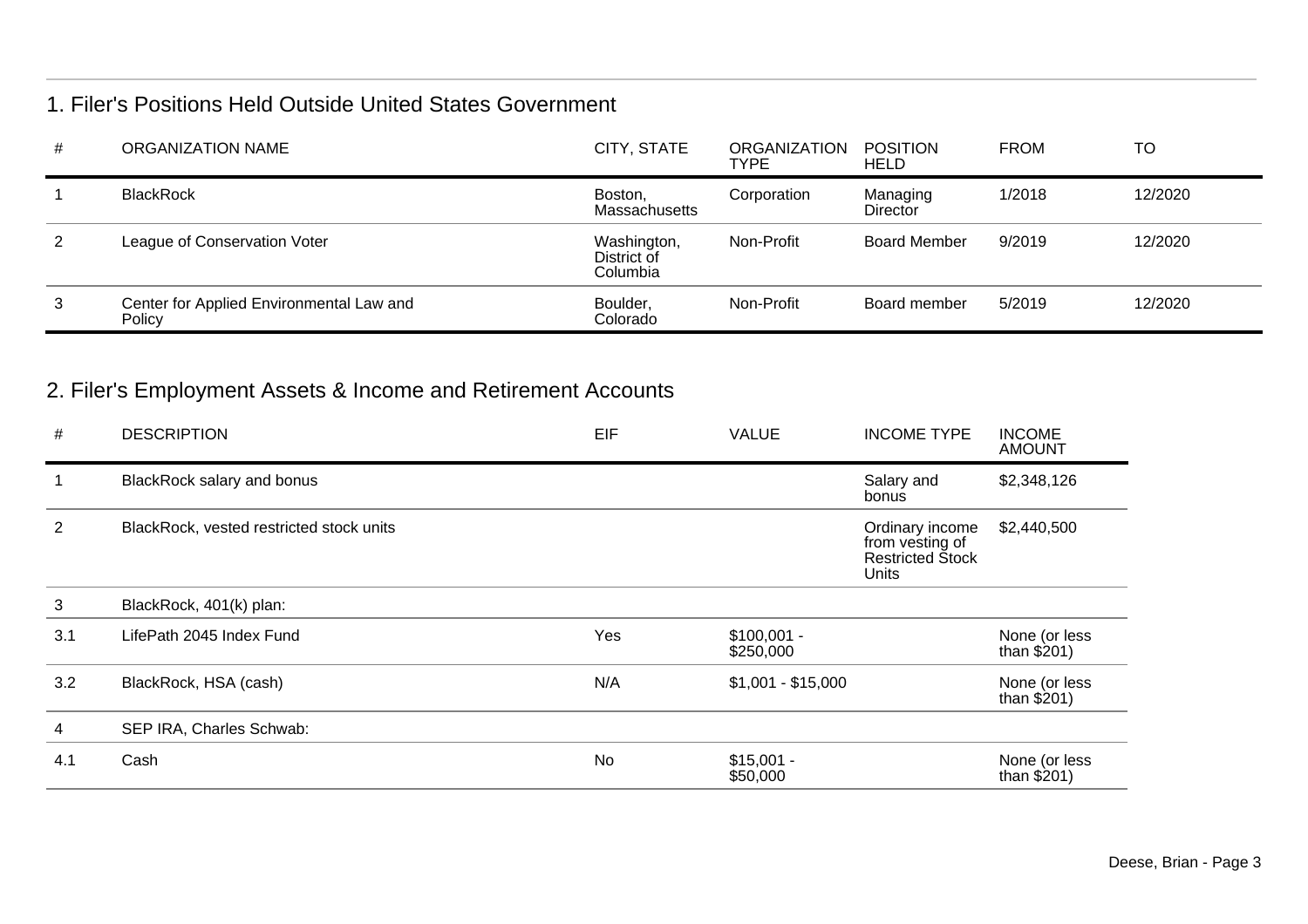| #    | <b>DESCRIPTION</b>                                   | EIF       | <b>VALUE</b>            | <b>INCOME TYPE</b> | <b>INCOME</b><br><b>AMOUNT</b> |
|------|------------------------------------------------------|-----------|-------------------------|--------------------|--------------------------------|
| 5    | Roth IRA, Charles Schwab:                            | <b>No</b> |                         |                    |                                |
| 5.1  | RALCX, Russell Lifepoints diversified mutual<br>fund | Yes       | $$15,001 -$<br>\$50,000 |                    | None (or less<br>than $$201)$  |
| 6    | Traditional IRA, Charles Schwab:                     |           |                         |                    |                                |
| -6.1 | RALCX, Russell Lifepoints diversified mutual<br>fund | Yes       | $$15,001 -$<br>\$50,000 |                    | None (or less<br>than $$201)$  |

### 3. Filer's Employment Agreements and Arrangements

| # | EMPLOYER OR PARTY | CITY, STATE              | STATUS AND TERMS                                                                                                                                 | <b>DATE</b> |
|---|-------------------|--------------------------|--------------------------------------------------------------------------------------------------------------------------------------------------|-------------|
|   | BlackRock 401(k)  | Boston,<br>Massachusetts | I will continue to participate in this defined contribution<br>plan. The plan sponsor will make no further contributions<br>after my separation. | 10/2017     |
|   | BlackRock, HSA    | Boston,<br>Massachusetts | I will continue to participate in the HSA, but will make no<br>further contributions after my separation                                         | 1/2018      |

### 4. Filer's Sources of Compensation Exceeding \$5,000 in a Year

| <b>SOURCE NAME</b> | <b>CITY, STATE</b>              | BRIEF DESCRIPTION OF DUTIES                             |
|--------------------|---------------------------------|---------------------------------------------------------|
| <b>BlackRock</b>   | Boston,<br><b>Massachusetts</b> | Managing Director, Global Head of Sustainable Investing |

## 5. Spouse's Employment Assets & Income and Retirement Accounts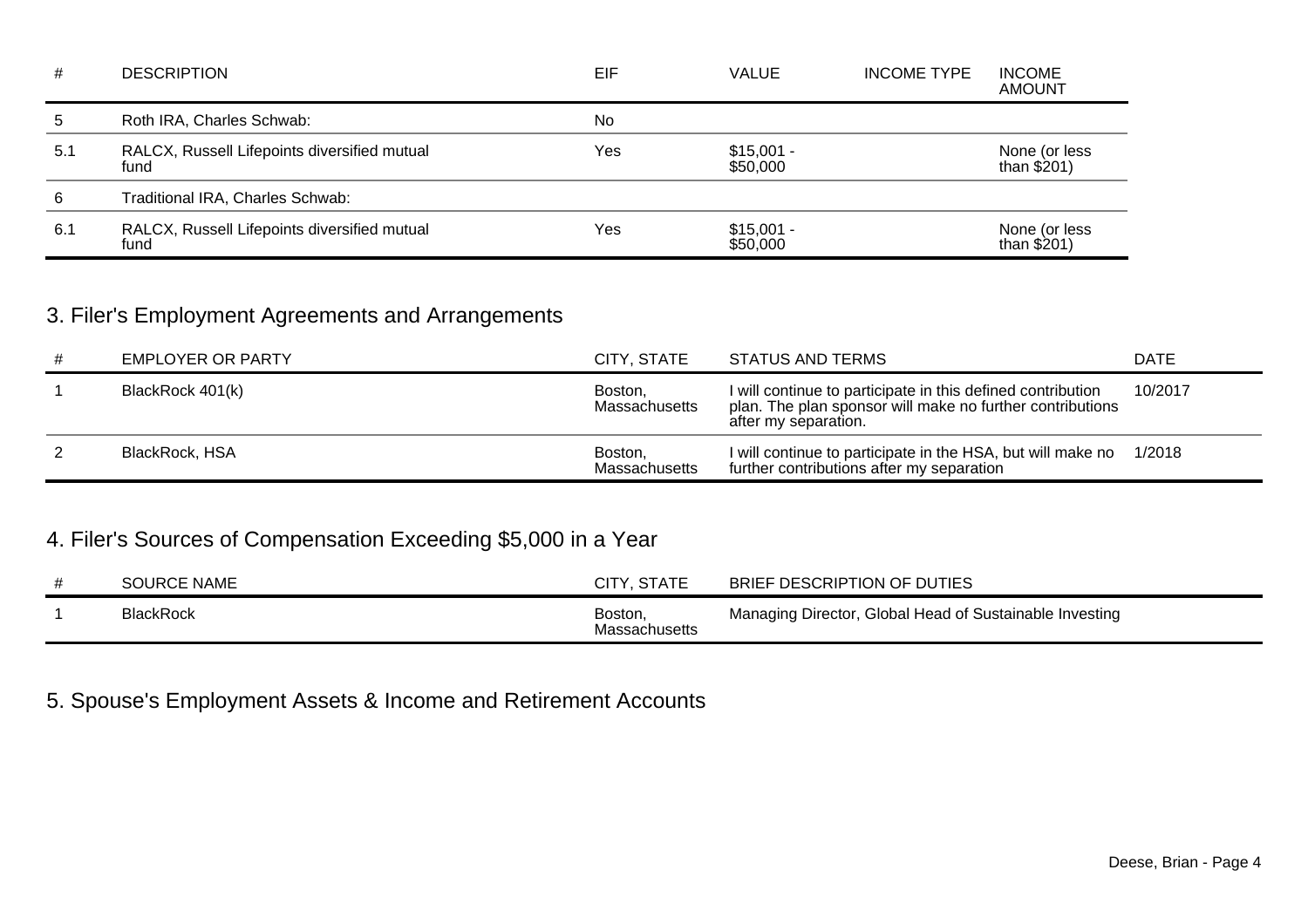| $\#$           | <b>DESCRIPTION</b>                               | EIF | <b>VALUE</b>             | <b>INCOME TYPE</b> | <b>INCOME</b><br><b>AMOUNT</b> |
|----------------|--------------------------------------------------|-----|--------------------------|--------------------|--------------------------------|
| $\mathbf{1}$   | 826 Boston, Salary                               |     |                          | Salary             |                                |
| $\overline{2}$ | IRA, Fidelity:                                   |     |                          |                    |                                |
| 3              | Fidelity Freedom 2025 (FFTWX)                    |     | $$1,001 - $15,000$       |                    | None (or less<br>than $$201)$  |
| 4              | Roth IRA, Wells Fargo:                           |     |                          |                    |                                |
| 5              | Cash                                             |     | $$1,001 - $15,000$       |                    | None (or less<br>than $$201)$  |
| #              | 6. Other Assets and Income<br><b>DESCRIPTION</b> | EIF | <b>VALUE</b>             | <b>INCOME TYPE</b> | <b>INCOME</b><br><b>AMOUNT</b> |
| $\mathbf{1}$   | US Based Bank #1, cash                           | N/A | $$15,001 -$              |                    | None (or less                  |
|                |                                                  |     | \$50,000                 |                    | than $$201)$                   |
| $\overline{2}$ | ISTB, iShares diversified bond ETF               | Yes | $$50,001 -$<br>\$100,000 |                    | None (or less<br>than $$201)$  |
| 3              | IMTB, iShares diversified bond ETF               | Yes | $$15,001 -$<br>\$50,000  |                    | None (or less<br>than $$201)$  |
| 4              | IEFA, iShares diversified equity ETF             | Yes | $$15,001 -$<br>\$50,000  |                    | None (or less<br>than $$201)$  |
| 5              | IVV, iShares diversified equity ETF              | Yes | $$50,001 -$<br>\$100,000 |                    | None (or less<br>than $$201)$  |
| 6              | IJR, iShared diversified equity ETF              | Yes | $$1,001 - $15,000$       |                    | None (or less<br>than $$201)$  |
| $\overline{7}$ | IAGG, iShared diversified bond ETF               | Yes | $$50,001 -$<br>\$100,000 |                    | None (or less<br>than $$201)$  |
| 8              | CRBN, iShares diversified equity ETF             | Yes | $$15,001 -$<br>\$50,000  |                    | None (or less<br>than $$201)$  |
|                |                                                  |     |                          |                    |                                |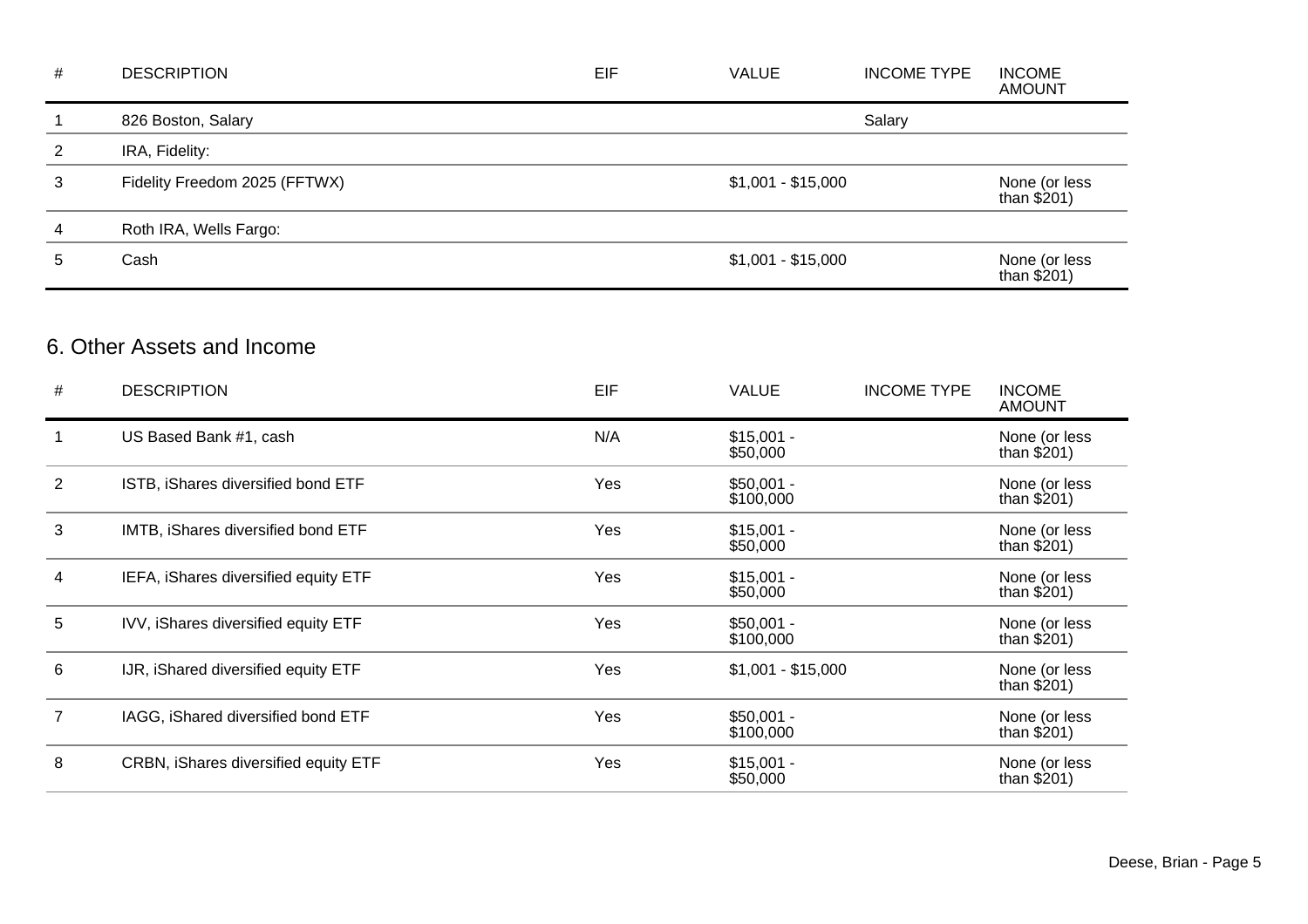| #    | <b>DESCRIPTION</b>                            | EIF | <b>VALUE</b>                  | <b>INCOME TYPE</b>       | <b>INCOME</b><br><b>AMOUNT</b> |
|------|-----------------------------------------------|-----|-------------------------------|--------------------------|--------------------------------|
| 9    | U.S. Based bank #2, cash account              | N/A | $$1,000,001 -$<br>\$5,000,000 |                          | None (or less<br>than $$201)$  |
| 10   | MA 529 Account #1                             | No  |                               |                          |                                |
| 10.1 | Fidelity diversified target date              | Yes | $$50,001 -$<br>\$100,000      |                          | None (or less<br>than $$201)$  |
| 11   | MA 529 Account #2                             | No  |                               |                          |                                |
| 11.1 | Fidelity diversified target date              | Yes | $$50,001 -$<br>\$100,000      |                          | None (or less<br>than $$201)$  |
| 12   | DC 529 account $#1$                           | No  |                               |                          |                                |
| 12.1 | <b>Total Equity Index Portfolio</b>           | Yes | $$1,001 - $15,000$            |                          | None (or less<br>than $$201)$  |
| 13   | Residential real estate, Cape Elizabeth Maine | N/A | $$500,001 -$<br>\$1,000,000   | <b>Rent or Royalties</b> | $$15,001 -$<br>\$50,000        |

### 7. Transactions

(N/A) - Not required for this type of report

### 8. Liabilities

| # | <b>CREDITOR NAME</b> | <b>TYPE</b>                                  | <b>AMOUNT</b>             | YEAR<br><b>INCURRED</b> | <b>RATE</b> | <b>TERM</b> |
|---|----------------------|----------------------------------------------|---------------------------|-------------------------|-------------|-------------|
|   | <b>CENLAR</b>        | Mortgage<br>(investment/rent<br>al property) | $$250,001 -$<br>\$500,000 | 2019                    | 3.75        | 30 years    |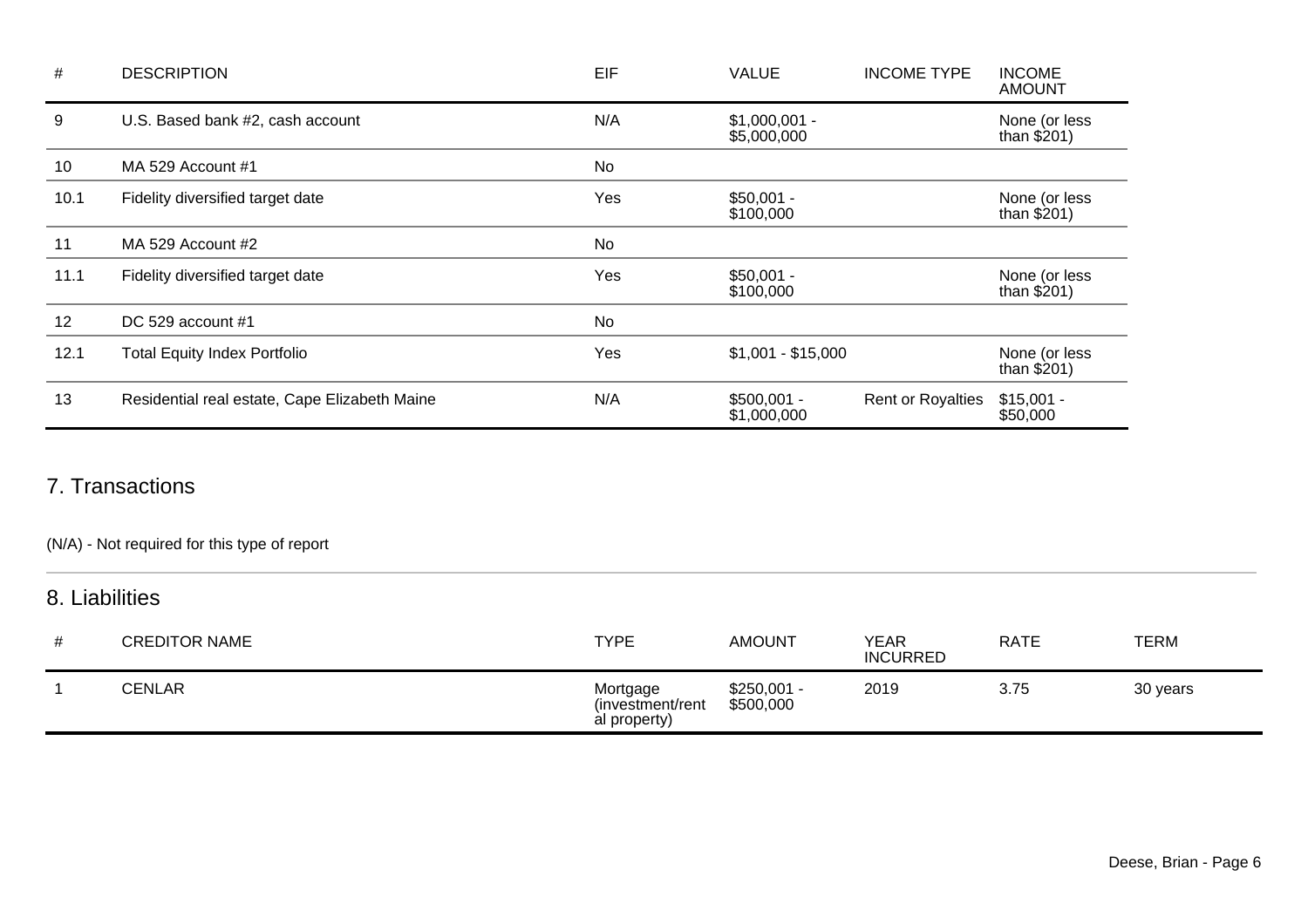### 9. Gifts and Travel Reimbursements

(N/A) - Not required for this type of report

**Endnotes**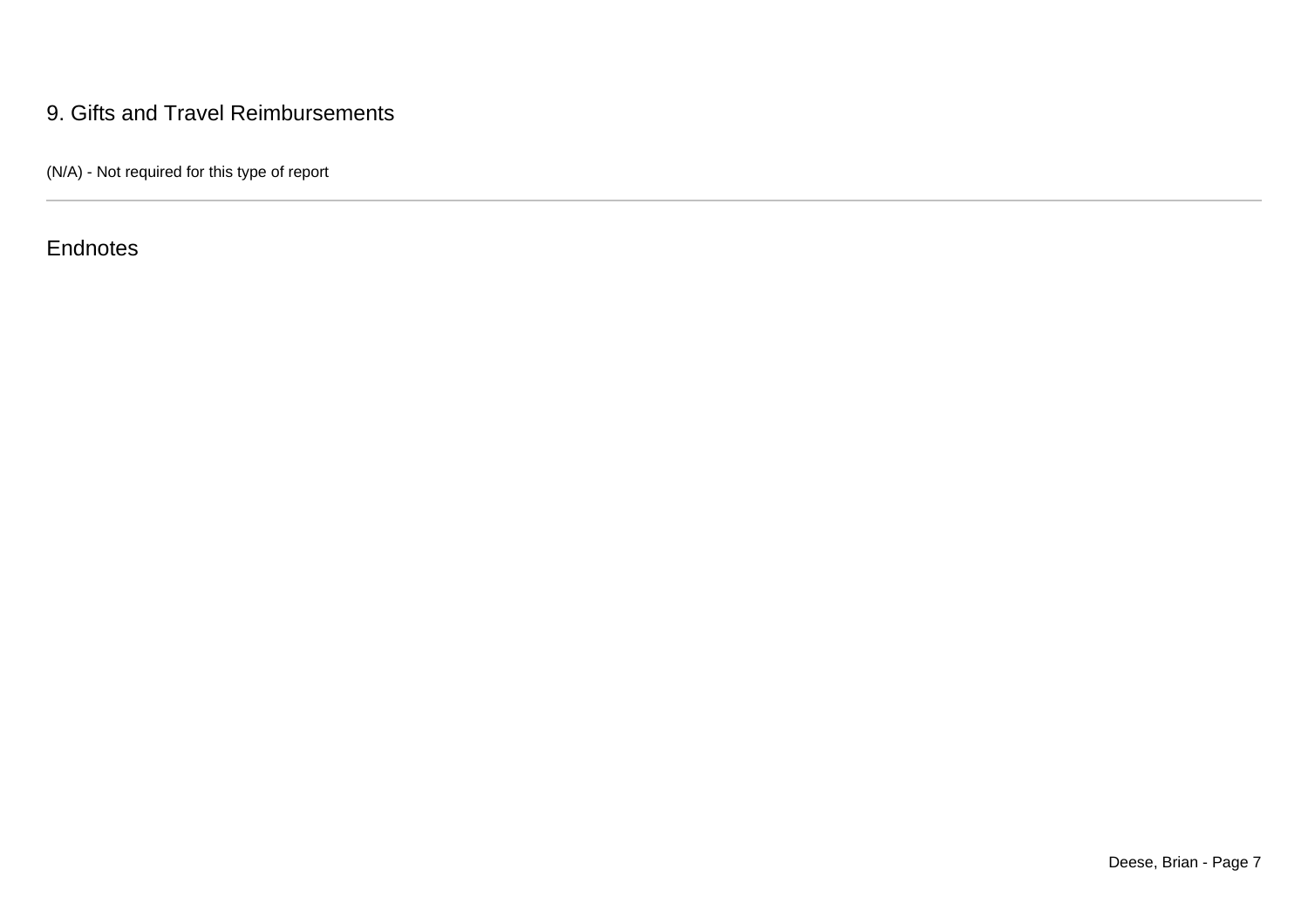### Summary of Contents

#### 1. Filer's Positions Held Outside United States Government

Part 1 discloses positions that the filer held at any time during the reporting period (excluding positions with the United States Government). Positions are reportable even if the filer did not receive compensation.

This section does not include the following: (1) positions with religious, social, fraternal, or political organizations; (2) positions solely of an honorary nature; (3) positions held aspart of the filer's official duties with the United States Government; (4) mere membership in an organization; and (5) passive investment interests as a limited partner or nonmanaging member of a limited liability company.

2. Filer's Employment Assets & Income and Retirement Accounts

Part 2 discloses the following:

- ●Sources of earned and other non-investment income of the filer totaling more than \$200 during the reporting period (e.g., salary, fees, partnership share, honoraria,scholarships, and prizes)
- ● Assets related to the filer's business, employment, or other income-generating activities (1) that ended the reporting period with a value greater than \$1,000 or (2) fromwhich more than \$200 in income was received during the reporting period (e.g., equity in business or partnership, stock options, retirement plans/accounts and their underlying holdings as appropriate, deferred compensation, and intellectual property, such as book deals and patents)

This section does not include assets or income from United States Government employment or assets that were acquired separately from the filer's business, employment, or other income-generating activities (e.g., assets purchased through a brokerage account). Note: The type of income is not required if the amount of income is \$0 - \$200 or if theasset qualifies as an excepted investment fund (EIF).

3. Filer's Employment Agreements and Arrangements

Part 3 discloses agreements or arrangements that the filer had during the reporting period with an employer or former employer (except the United States Government), such as the following:

- ●Future employment
- ●Leave of absence
- ●Continuing payments from an employer, including severance and payments not yet received for previous work (excluding ordinary salary from a current employer)
- ●Continuing participation in an employee welfare, retirement, or other benefit plan, such as pensions or a deferred compensation plan
- ● Retention or disposition of employer-awarded equity, sharing in profits or carried interests (e.g., vested and unvested stock options, restricted stock, future share of acompany's profits, etc.)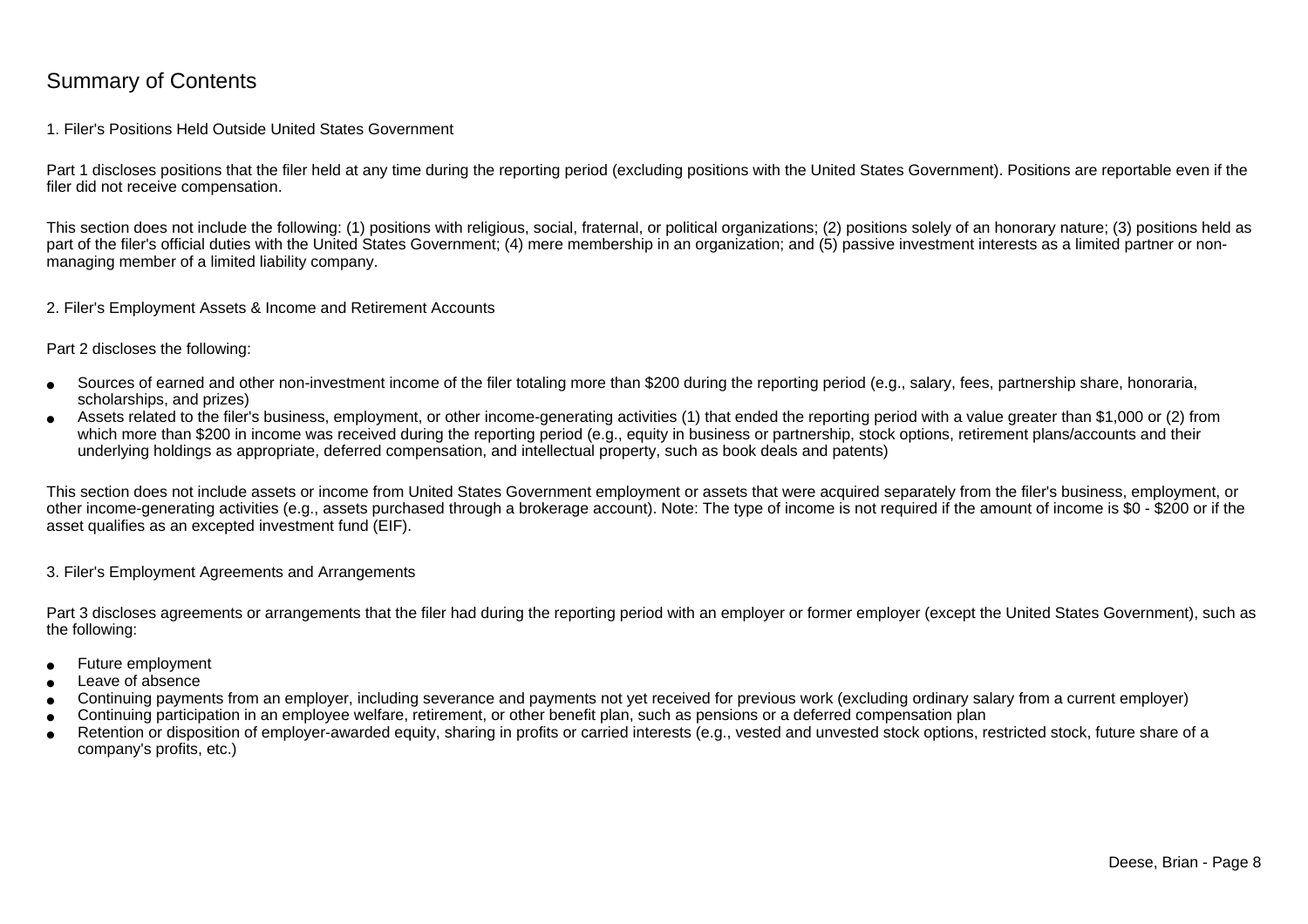#### 4. Filer's Sources of Compensation Exceeding \$5,000 in a Year

Part 4 discloses sources (except the United States Government) that paid more than \$5,000 in a calendar year for the filer's services during any year of the reporting period.

The filer discloses payments both from employers and from any clients to whom the filer personally provided services. The filer discloses a source even if the source made itspayment to the filer's employer and not to the filer. The filer does not disclose a client's payment to the filer's employer if the filer did not provide the services for which the client is paying.

5. Spouse's Employment Assets & Income and Retirement Accounts

#### Part 5 discloses the following:

- ●Sources of earned income (excluding honoraria) for the filer's spouse totaling more than \$1,000 during the reporting period (e.g., salary, consulting fees, and partnershipshare)
- ●Sources of honoraria for the filer's spouse greater than \$200 during the reporting period
- ● Assets related to the filer's spouse's employment, business activities, other income-generating activities (1) that ended the reporting period with a value greater than \$1,000or (2) from which more than \$200 in income was received during the reporting period (e.g., equity in business or partnership, stock options, retirement plans/accounts and their underlying holdings as appropriate, deferred compensation, and intellectual property, such as book deals and patents)

This section does not include assets or income from United States Government employment or assets that were acquired separately from the filer's spouse's business,employment, or other income-generating activities (e.g., assets purchased through a brokerage account). Note: The type of income is not required if the amount of income is \$0 - \$200 or if the asset qualifies as an excepted investment fund (EIF). Amounts of income are not required for a spouse's earned income (excluding honoraria).

#### 6. Other Assets and Income

Part 6 discloses each asset, not already reported, (1) that ended the reporting period with a value greater than \$1,000 or (2) from which more than \$200 in investment income was received during the reporting period. For purposes of the value and income thresholds, the filer aggregates the filer's interests with those of the filer's spouse and dependentchildren.

This section does not include the following types of assets: (1) a personal residence (unless it was rented out during the reporting period); (2) income or retirement benefits associated with United States Government employment (e.g., Thrift Savings Plan); and (3) cash accounts (e.g., checking, savings, money market accounts) at a single financial institution with a value of \$5,000 or less (unless more than \$200 in income was received). Additional exceptions apply. Note: The type of income is not required if the amount ofincome is \$0 - \$200 or if the asset qualifies as an excepted investment fund (EIF).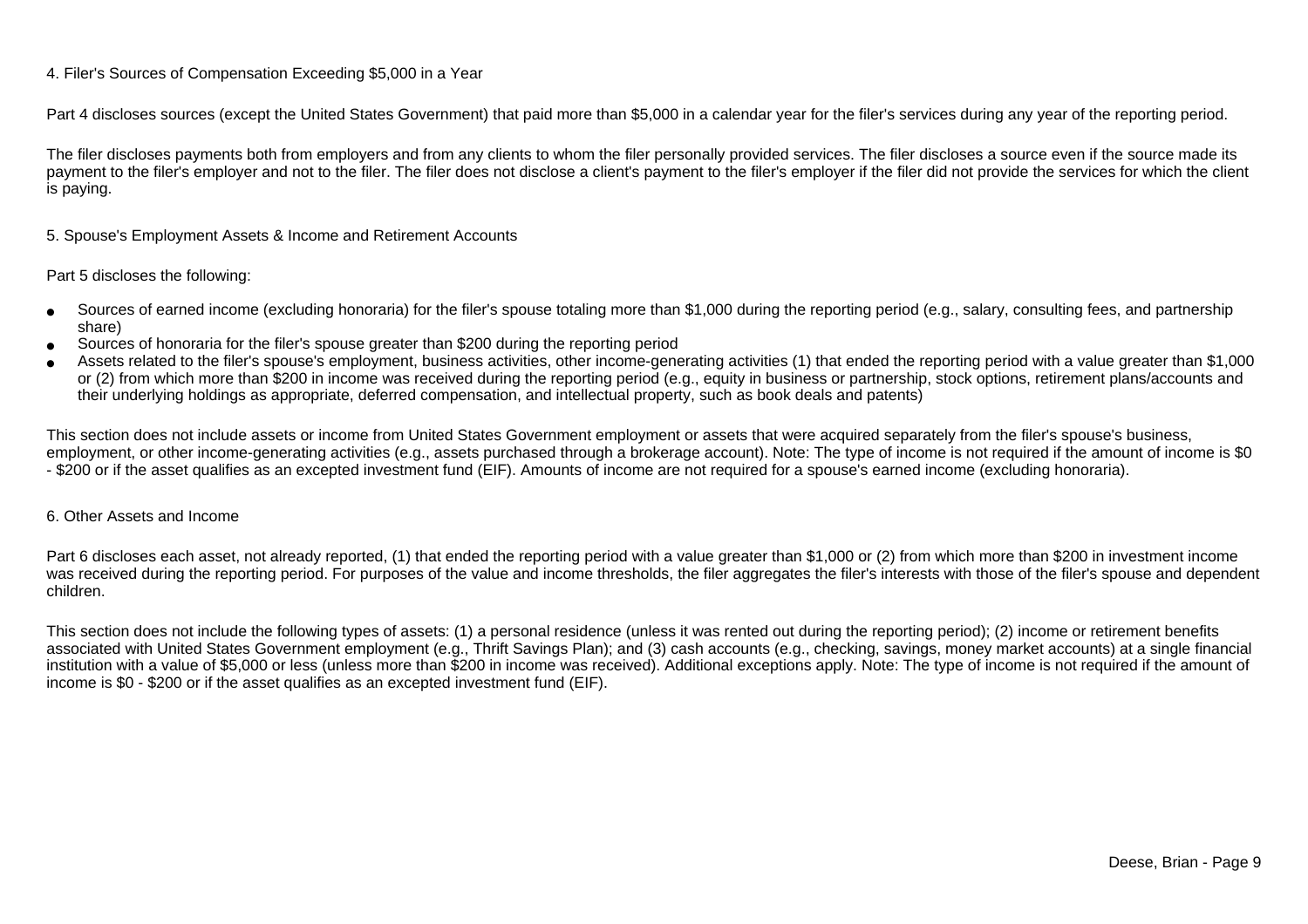#### 7. Transactions

Part 7 discloses purchases, sales, or exchanges of real property or securities in excess of \$1,000 made on behalf of the filer, the filer's spouse or dependent child during the reporting period.

This section does not include transactions that concern the following: (1) a personal residence, unless rented out; (2) cash accounts (e.g., checking, savings, CDs, money market accounts) and money market mutual funds; (3) Treasury bills, bonds, and notes; and (4) holdings within a federal Thrift Savings Plan account. Additional exceptionsapply.

#### 8. Liabilities

Part 8 discloses liabilities over \$10,000 that the filer, the filer's spouse or dependent child owed at any time during the reporting period.

This section does not include the following types of liabilities: (1) mortgages on a personal residence, unless rented out (limitations apply for PAS filers); (2) loans secured by a personal motor vehicle, household furniture, or appliances, unless the loan exceeds the item's purchase price; and (3) revolving charge accounts, such as credit card balances,if the outstanding liability did not exceed \$10,000 at the end of the reporting period. Additional exceptions apply.

#### 9. Gifts and Travel Reimbursements

#### This section discloses:

- ●Gifts totaling more than \$415 that the filer, the filer's spouse, and dependent children received from any one source during the reporting period.
- ●Travel reimbursements totaling more than \$415 that the filer, the filer's spouse, and dependent children received from any one source during the reporting period.

For purposes of this section, the filer need not aggregate any gift or travel reimbursement with a value of \$166 or less. Regardless of the value, this section does not include the following items: (1) anything received from relatives; (2) anything received from the United States Government or from the District of Columbia, state, or local governments; (3)bequests and other forms of inheritance; (4) gifts and travel reimbursements given to the filer's agency in connection with the filer's official travel; (5) gifts of hospitality (food,lodging, entertainment) at the donor's residence or personal premises; and (6) anything received by the filer's spouse or dependent children totally independent of theirrelationship to the filer. Additional exceptions apply.